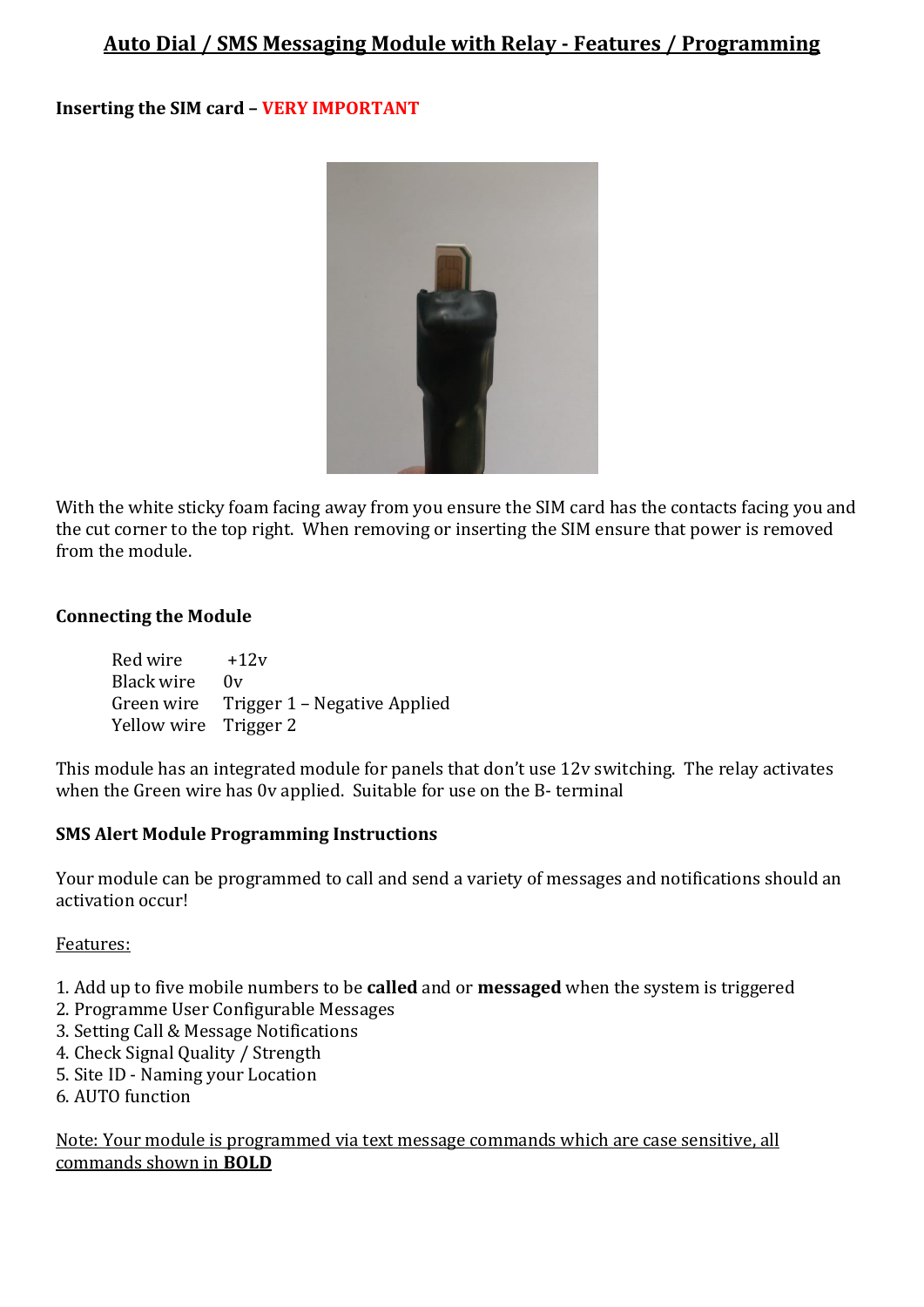# **1. Adding Mobile Number**

#### **Enter Mobile Number - Leave no Spaces!**

To add a mobile number send the command **SMSx=07\_ \_ \_ \_ \_ \_ \_ \_ \_** Were x is the number 1 - 5

Confirmation SMS message to originator as follows: "ACK SMSx=07\*\*\*\*\*\*\*\*\*" Were **x** is the number 1 to 5.

To check the numbers programmed in the module from SMS1 to SMS5;

Send the command **Status** 

You will receive conformation of numbers programmed.

```
Confirmation SMS to originator as follows (example only: 
"SMS1=07***********
SMS2=07***********
SMS3=01924*******
SMS4=SMS5=
```
To Delete an incorrect or obsolete number;

Send the command **SMSx=** 

Were **x** is the number 1 to 5.

Confirmation SMS to originator as follows: "ACK SMSx="

Note: Numbers can also be overwritten directly with a new number if required!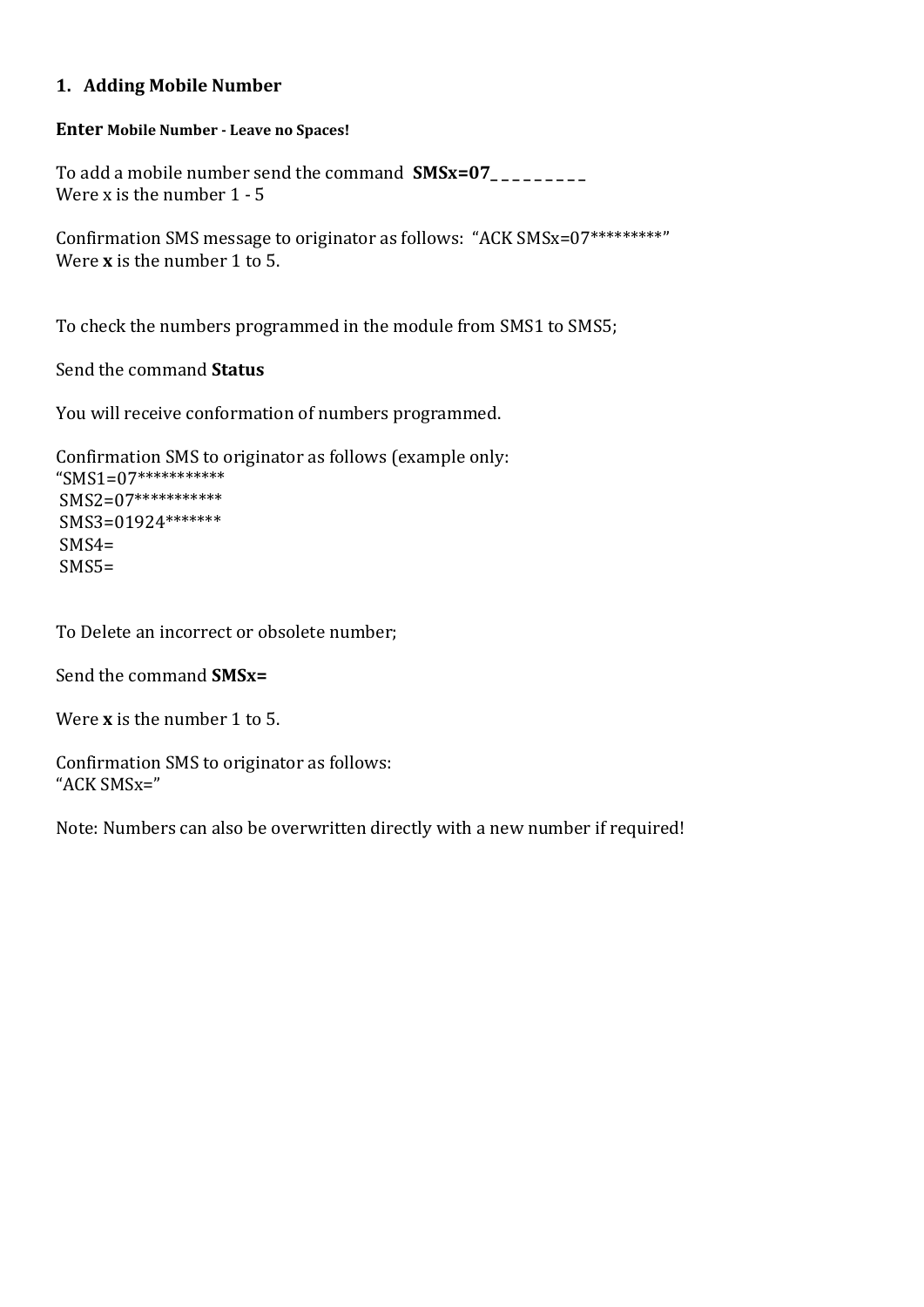## **2. Programme User Configurable Messages**

There are 3 messages that can be set to notify you if your alarm is 'activated / Set or Unset'. To list the current messages send the command **Message**

From new, the device will return the following SMS to the originator;

 "MSG1= yyyyyyyyyyyyy MSG2=yyyyyyyyyyyyy MSG3=yyyyyyyyyyyyy MSG4=yyyyyyyyyyyyy

| MSG1 is activated when Trigger 1 has ground (0v) applied (Alarm Condition) - Green Wire |               |
|-----------------------------------------------------------------------------------------|---------------|
| MSG2 is activated when the Trigger 1 has ground removed                                 | - Green Wire  |
| MSG3 is activated when the Trigger 2 voltage changes from 12y to 0y                     | - Yellow Wire |
| MSG4 is activated when the Trigger 2 voltage changes from 0y to 12y                     | - Yellow Wire |

If you do NOT want a particular message for that trigger eg Alarm Set or Alarm Unset, then send the command **MSGx=NO** for the relevant message location. x= numbers 1 to 4

Alternatively the corresponding trigger wire can be connected to 0v

## **3. Setting Call & Message Notifications**

You can choose which numbers up to a 'maximum of five', receive calls and or text alerts when the system is triggered.

Send the command **CALL1=12345** 

Send the command **TXT1=12345**

You can set the system to call one or more of the numbers and the same with text messages in any combination, see example:

**CALL1=135** - Only these numbers will be called **TXT1=1245** - Only these numbers will receive a text message

*Call1 & TXT1 are used to call / send message 1 - Alarm Activated*

Send the command **CALL2=12345**

Send the command **TXT2=12345**

*Call2 & TXT2 are used to call / send messages 3 - Alarm Unset & 4 - Alarm Set*